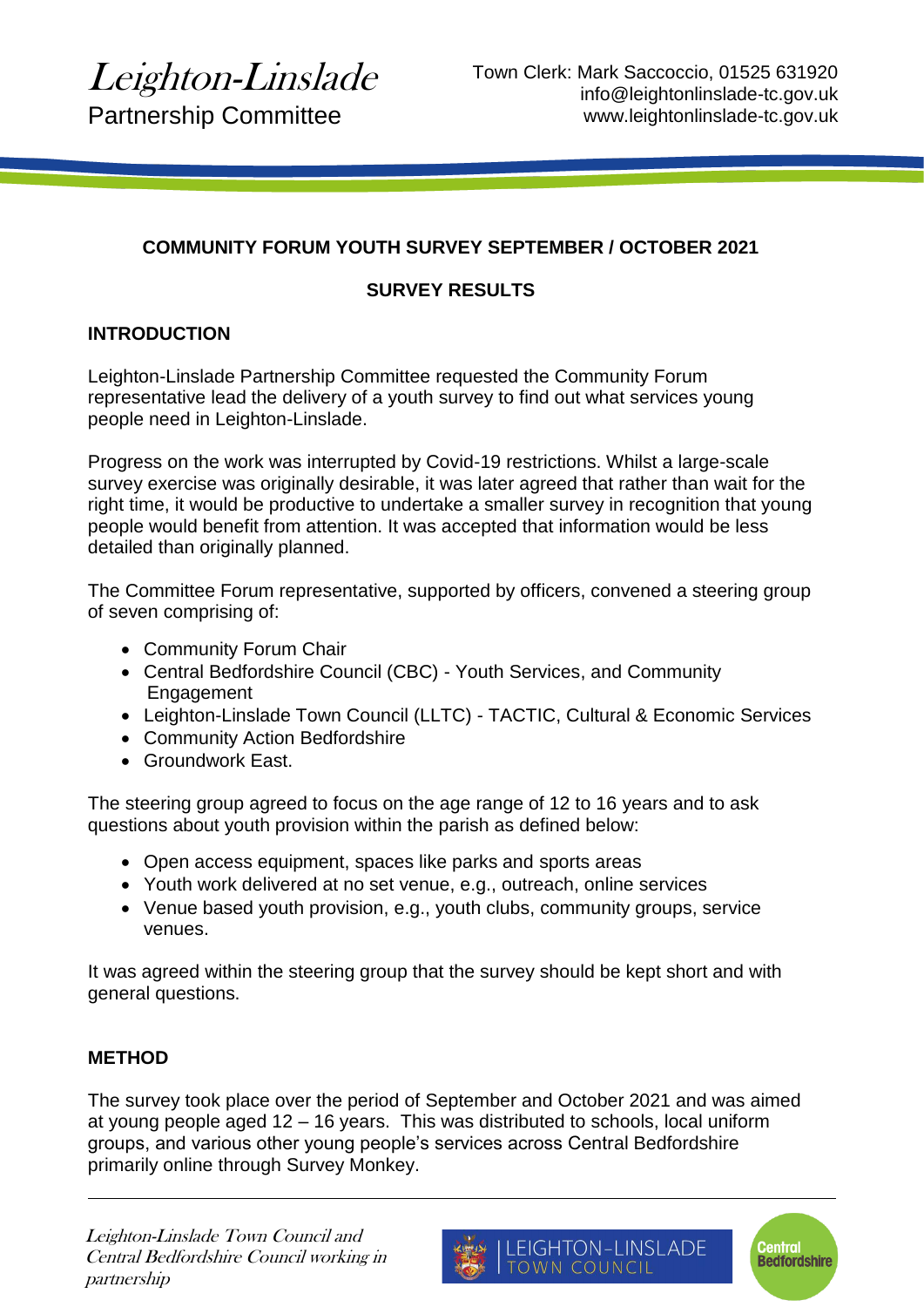In addition, an evening at a town centre location was arranged to enable a face-to-face presentation of paper copies of the survey. Young people were given a free milkshake if they completed the survey. This attracted good attendance, 76 yet proved difficult to engage in probing discussion as steering group partner availability was limited.

It was originally hoped that more face-to-face survey work could be undertaken, specifically with access to schools, then complemented with an online survey to extend the reach. Due to ongoing covid-protective practises, schools said they would promote the online survey rather than have staff visit the students. This reduced the opportunity for discussion with young people and possibly reduced the response level.

### **RESULTS**

In total 149 responses were received – 76 of which was from face-to-face interaction, the remainder online.

All responses were anonymous.

10 questions were asked, and the responses are provided in Appendices A and B.

As part of the analysis, 'Word Cloud' has been used to create a visual representation of text data, typically used to depict keyword weighted by their frequency.

147 responses were received with an LU7 postcode, and only 2 with an MK postcode.

#### **Question 1- What activities do you enjoy doing outside of home?**

The general comments were that hanging out with friends is how young people prefer to spend their time.



### **Question 2 - Where do you go for these activities?**

A large percentage of responses demonstrated that the parks and within the town centre or High Street areas are preferred.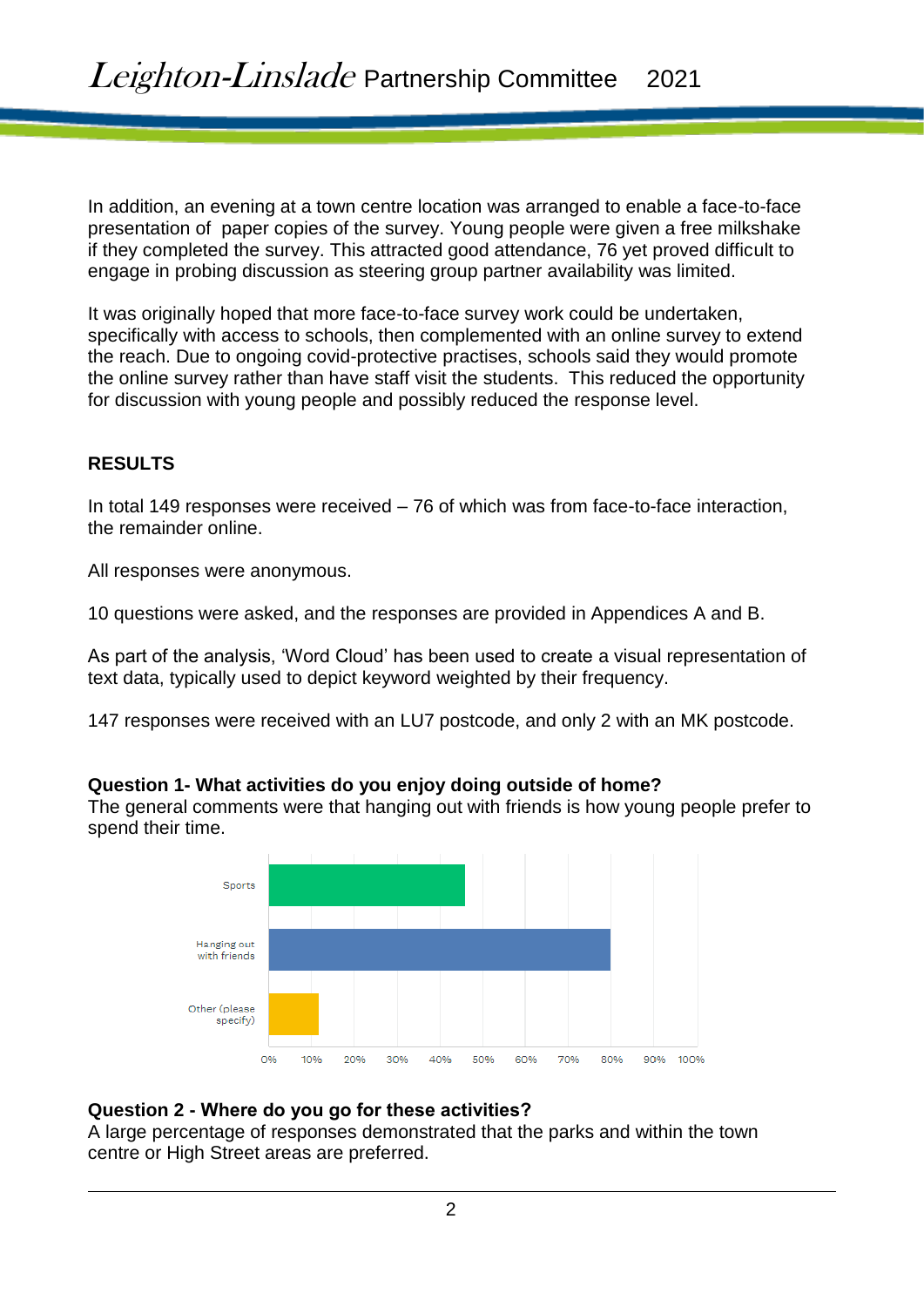

**Question 3 - What activities do you enjoy doing indoors?**

Arts and sports came out top in this question with dance and drama also being close behind in their preferences. Individual responses are shown in the word cloud below.

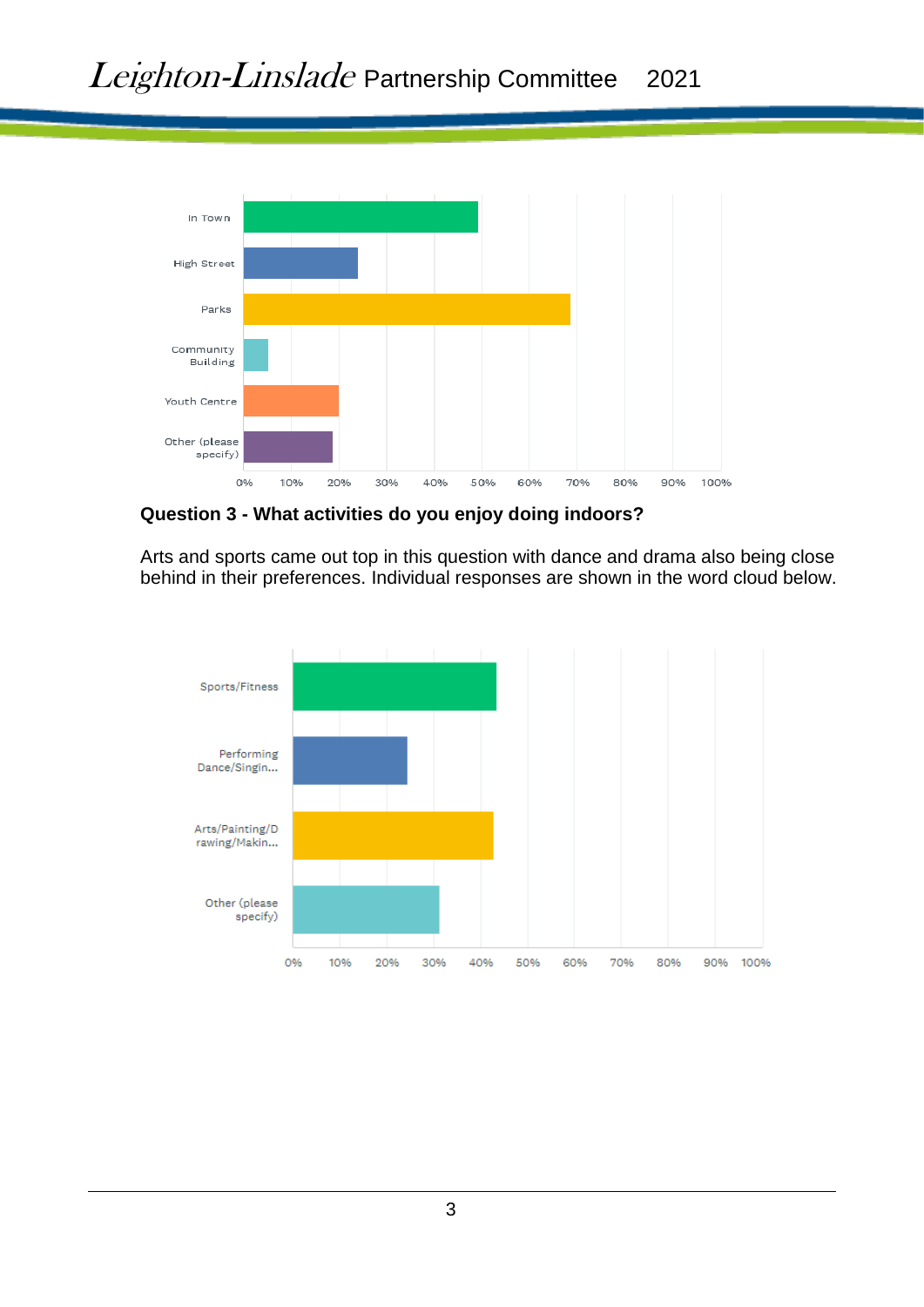

**Question 4 - How satisfied or dissatisfied are you with the young people's provision in the town (e.g. Parks, Clubs, Services for young people)**

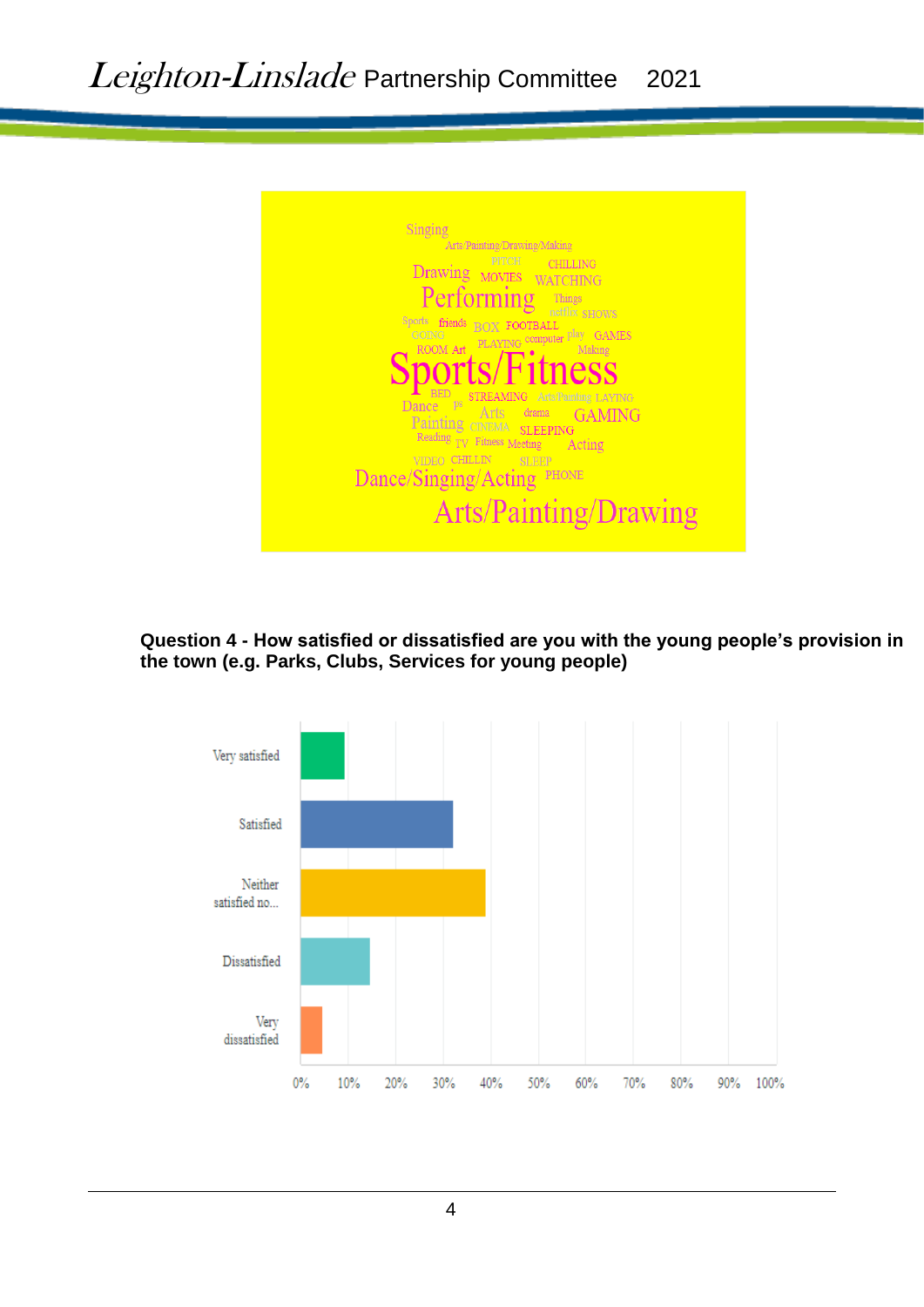### **Question 5 - Are there any other leisure activities that you would like to see provided in the town?**

Responses show that sports activities including bowling came out the strongest with dance and gaming also featuring. The word cloud below demonstrates the representation of data responses received**.**



### **Question 6 - What new or different services do you feel would make a difference to young people?**

Again, demonstrated by Word Cloud the additional activities young people would like to see within the town are gaming and mental health support. Responses such as someone to talk to feature on several occasions within the responses.

| school/college/universiAy<br>OUJDOOR<br><b>PROJECTS</b><br>PRJMARK                                              |
|-----------------------------------------------------------------------------------------------------------------|
| BOWLJNG<br>10RE ALEY<br>ENT AL                                                                                  |
| <b>BASKETBALL</b><br>SUPPORI <i>a</i> ctovotoes<br>CLUB<br>EXPLORING<br>EVENING parks<br>cen/Ire<br>Food sweets |
| police TALK Aake sheller<br>STL/F<br>stress<br>Services<br>finances                                             |
| school foilets CAFE<br>cen Aresc                                                                                |
| LGBTQ<br>0B LE./<br>ИS<br>NG advice<br>BO)<br>sports<br>CLUB<br>$\lambda +$<br>SHELTERS<br><b>ABOUT</b>         |
| PL<br>bank STORE<br>CHJLL<br>DANCE<br>show<br><b>BENCL</b><br><b>FEDS</b> regarding Buses                       |
| FOOTB ALL<br>VJLLAGES<br>SOMEWHERE                                                                              |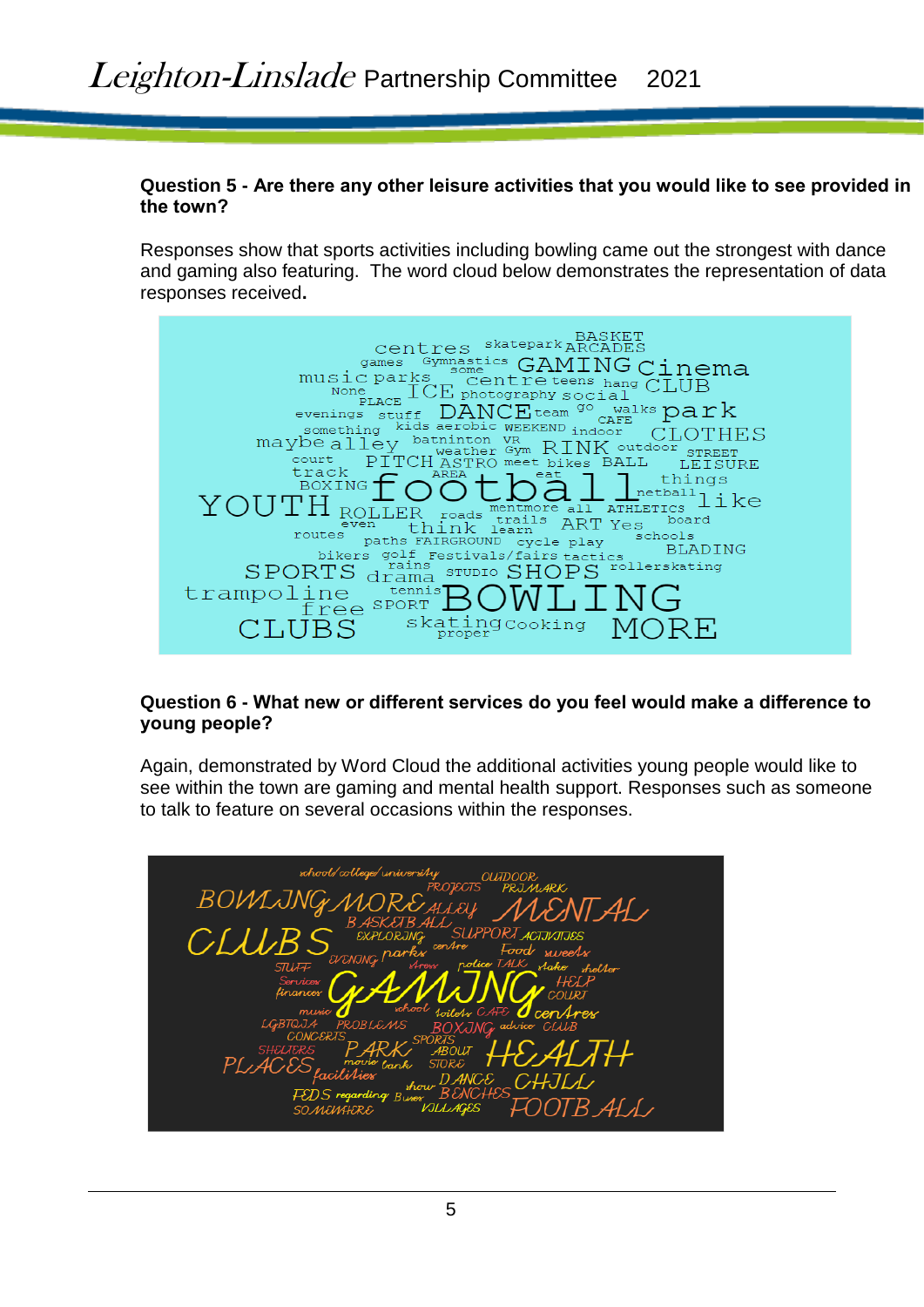**Question 7 - Would you prefer activities to Be…..?** (Venue based or outreach/moving around to other areas)

The answers to this question were weighted towards venue-based activities with over 50% choosing that option



### **Question 8 - Which of the following have you experienced that have prevented you from attending groups before?**

This answer demonstrates the need for young people to have friends to attend activities with in terms of them feeling comfortable, as the responses 'I didn't know anyone else' and 'I didn't feel comfortable' were heavily weighted in the responses with young people also saying they were "too far away"'.

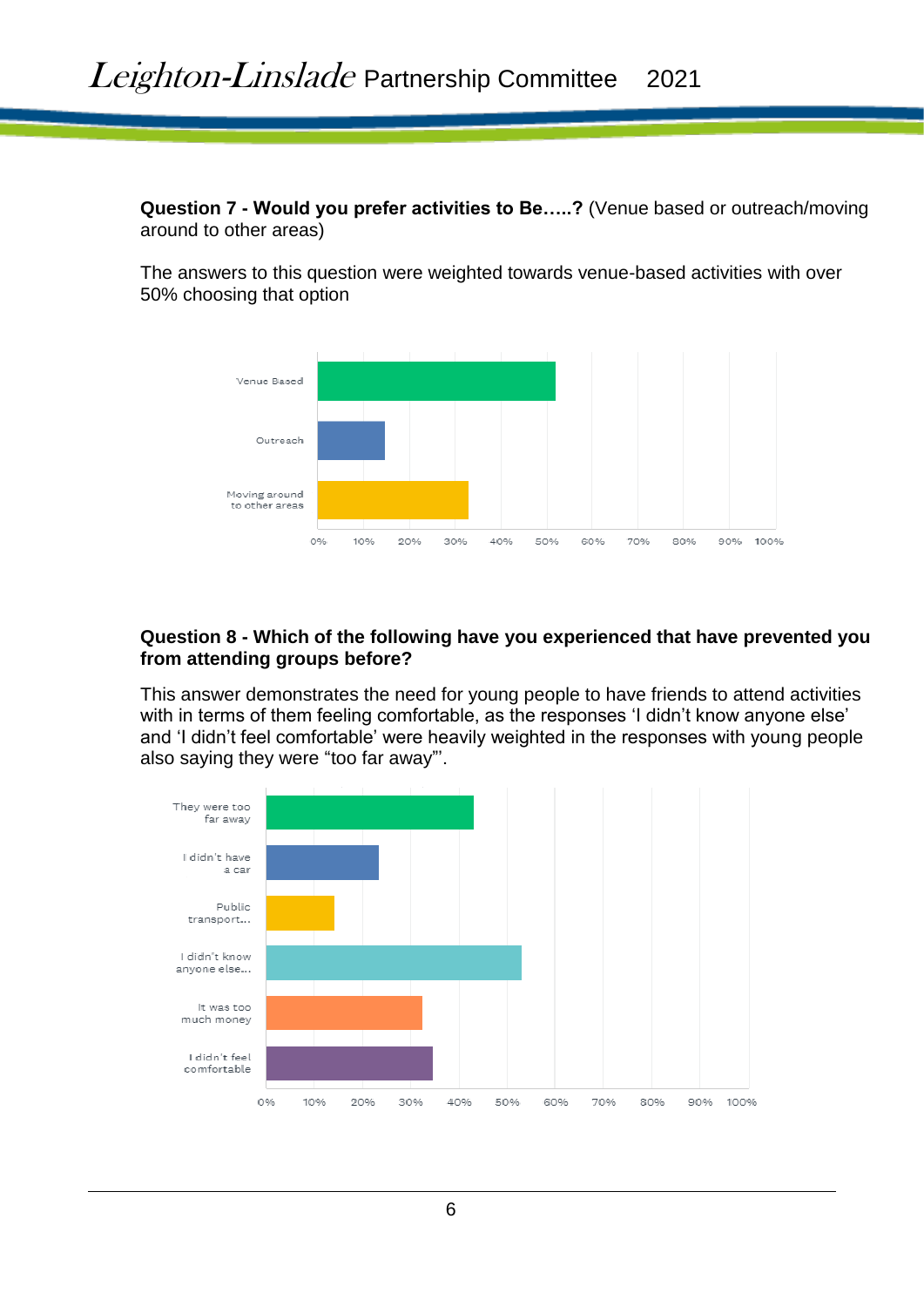### **Question 9 - How often do you usually access online youth services?**

Just under 50% of responses were that young people 'Never' visit online youth services, suggesting that there is a preference to physically attend activities and venues to access activity and support.



### **Question 10**

## **GENDER**

It was pleasing to receive a good representation of responses from both male and female young people with just a minority preferring not to respond.



# **OTHER RESPONSES**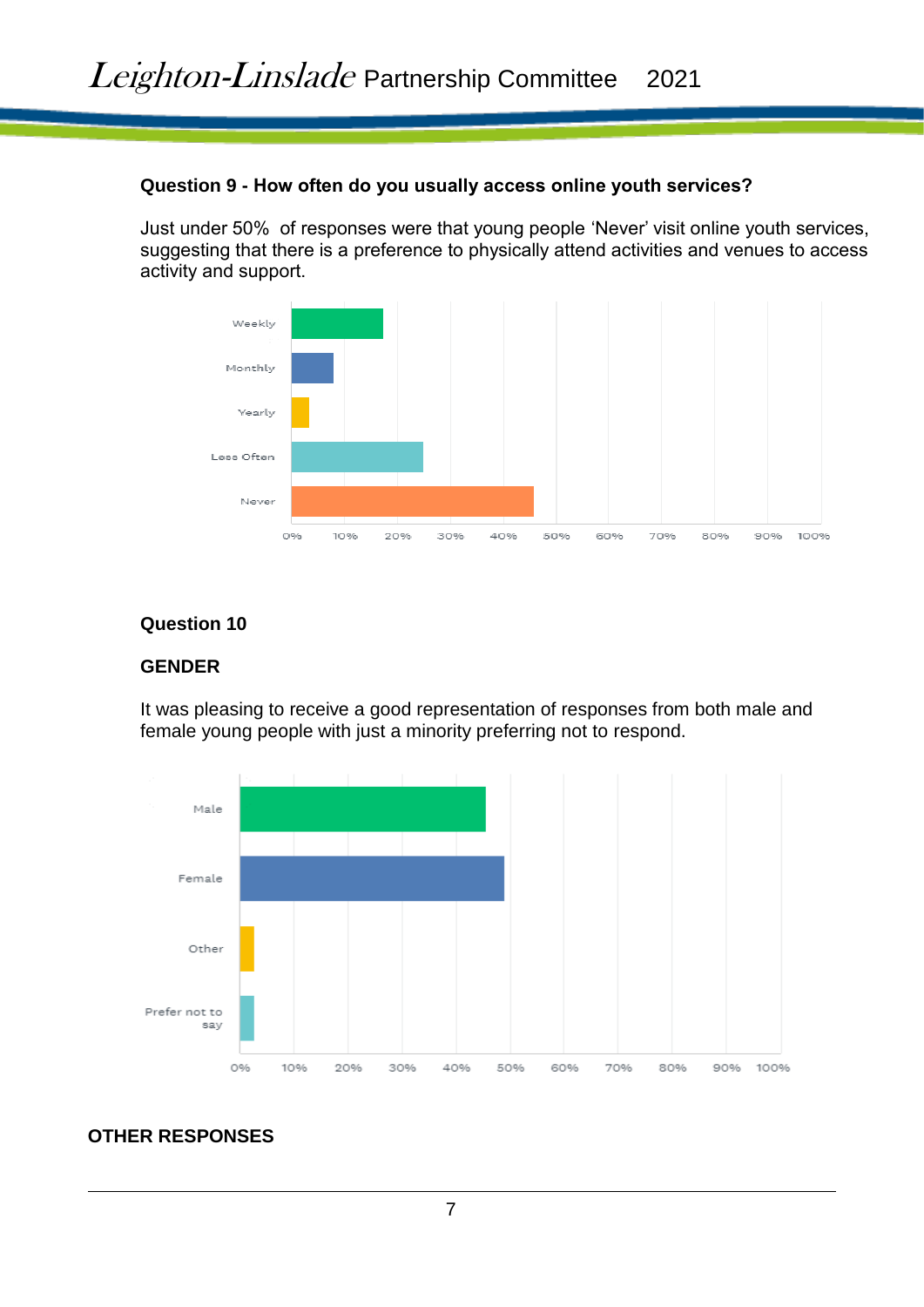**Question 3 – what activities do you enjoy doing indoors?** (List of open-ended responses)

- 1. Computer Games
- 2. Watching Netflix
- 3. Facetiming people
- 4. X Box
- 5. Gaming
- 6. Chilling
- 7. TV
- 8. On phone
- 9. Chilling in room
- 10.Phone
- 11.Streaming Shows
- 12.Watching TV
- 13.Watching things
- 14.Watching movies
- 15.Gaming
- 16.Gaming
- 17.Gaming and X Box
- 18.Gaming and video games
- 19.Football pitch
- 20.Gaming
- 21.X Box Gaming
- 22.Sleeping
- 23.Lying in bed
- 24.Sleep
- 25.Sleep
- 26.On my phone
- 27.Playing X Box
- 28.Chilling
- 29.Sleeping
- 30.Games
- 31.Gaming
- 32.Netflix
- 33.Gaming
- 34.Gaming
- 35.Playing pS4
- 36.Watching TikTok
- 37.Reading
- 38.Watching Netflix
- 39.DND and other programmes
- 40.Drama
- 41.I dance on Tuesdays
- 42.Meeting friends and watching movies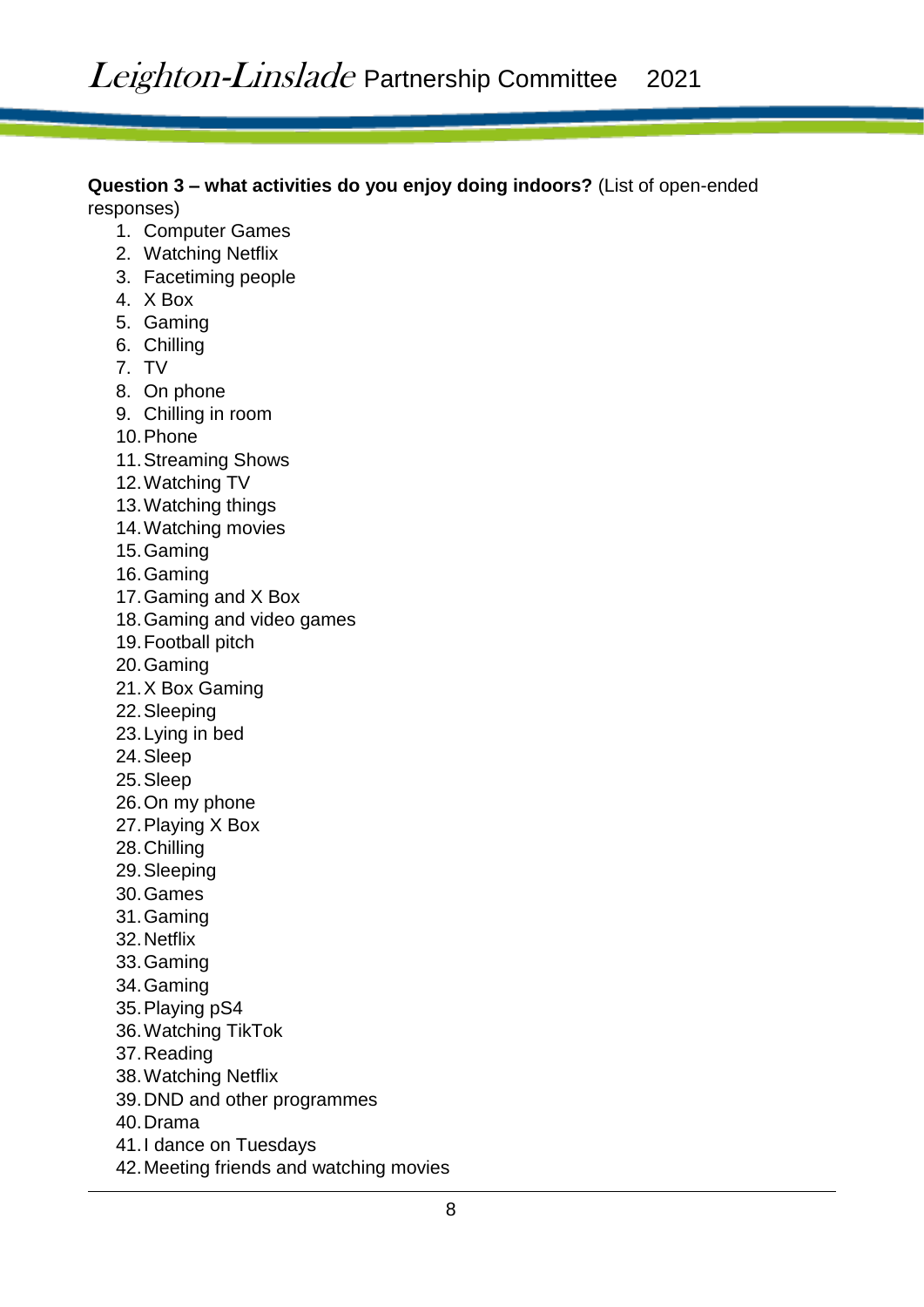- 43.Gaming
- 44.Roller skating
- 45.Music Dance to music

## **Question 5 - Are there any other leisure activities you would like to see provided?**

(Open-ended responses)

- 1. A good skatepark for skateboarding and long boarding and a place for BMX bikers and jump bikes
- 2. Art activities
- 3. Youth Clubs
- 4. Stuff I can do
- 5. Youth Café
- 6. Arcades
- 7. Gaming
- 8. Don't know
- 9. Bowling

10.No

- 11.More clothes shops
- 12.More clothes shops for young people, ice skating
- 13.Roller blading Rin
- 14.Free sports activities
- 15.Not sure
- 16.Athletics club
- 17.Dance studio
- 18.Dance studio

19.No

- 20.Leisure centres
- 21.More sports
- 22.Bowling
- 23.More fairground stuff like May Day and fireworks
- 24.Bowling
- 25.Arcades
- 26.Sports
- 27.Weekend clubs' art and dram groups
- 28.More youth clubs
- 29.More youth clubs
- 30.More clothes shops
- 31.More clothes shops
- 32.Gaming place
- 33.No
- 34.Football
- 35.Boxing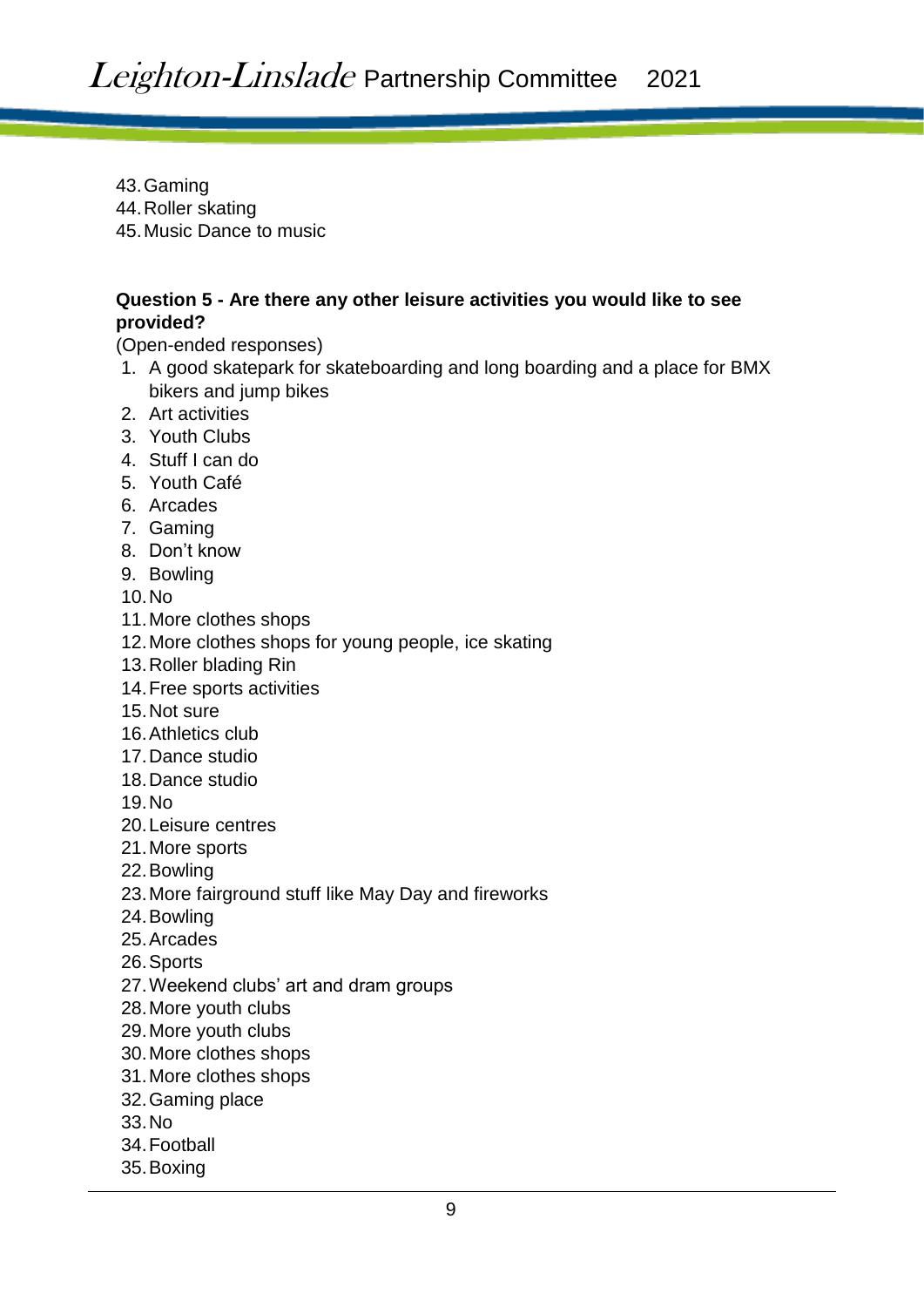36.Ice rink 37.Astro Pitch 38.Astro Pitch 39.Boxing Club 40.Ice rink 41.No 42.Art centre 43.Cinema, bowling alley, Gaming area 44.Gaming stuff 45.No 46.Everything 47.Anything Leighton's rubbish 48.Sport 49.All rubbish 50.Football basketball 51.None 52.Dance 53.Gaming 54.No 55.No 56.Football arena 57.Basketball 58.Football basketball 59.No 60.No 61.No 62.More free stuff 63.Sports 64.More things in parks 65.Bowling 66.Music 67.Music 68.Basketball 69.Basketball football 70.More activities for younger kids 71.Football 72.Should be more service for youth to stop negative activities taking place 73.Sports Dome 74.Football pitch 75.Dance activities 76.More dance activities 77.Trampoline Park 78.Football 79.No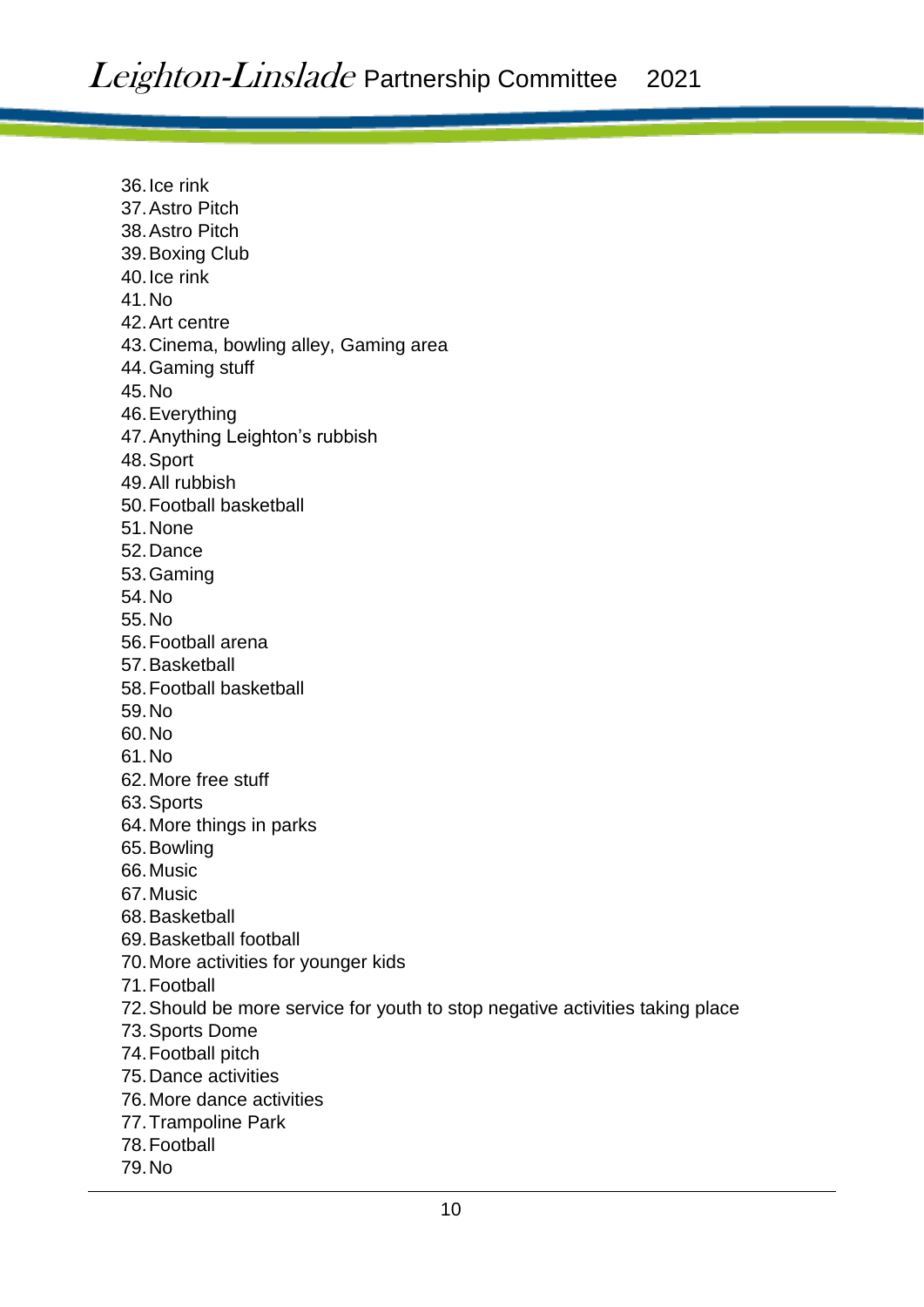80.Good leisure centre 81.Trampoline Park 82.Trampoline Park 83.More funding for parks and Tactic 84.More football goals with nets, larger basketball areas 85.Football 86.More youth centres 87.More advertised activities 88.More activities 89.Swimming 90.Gymnastics, football, bowling 91.No 92.Access for young people more often. Places to eat 93.Nope I don't think so 94.N/A 95.Maybe reading clubs, or more free sports clubs or social clubs for teens 96.Yale Sutu 97.Nope 98.No 99.Youth centres and outdoor activities like festivals 100.Festivals / fairs again101 Not for the moment as I never sign up for anything in town 101 Nope 102 Yes, I would like to see a netball team or more aerobics Bowling Alley, Proper cinema, 103 None I can think of 104 Drama 105 Youth club open in evenings to meet friends 106 No 107 No 108.Youth Centre 109 Cinema, bowling, roller skating 110 Bowling, cinema, trampoline park Badminton clubs for children of all ages 111 Maybe a basketball court or something like that, or more sheltered areas for 112 When it rains or there is bad weather 113 More trails and walks that people can go on, that aren't on roads etc. 114 No 115 Cinema, bowling alley VR arena 116 No, I don't think so 117 I don't think so 118 Actual track 119 Mini golf 120 Bowling 121 Maybe some more shops